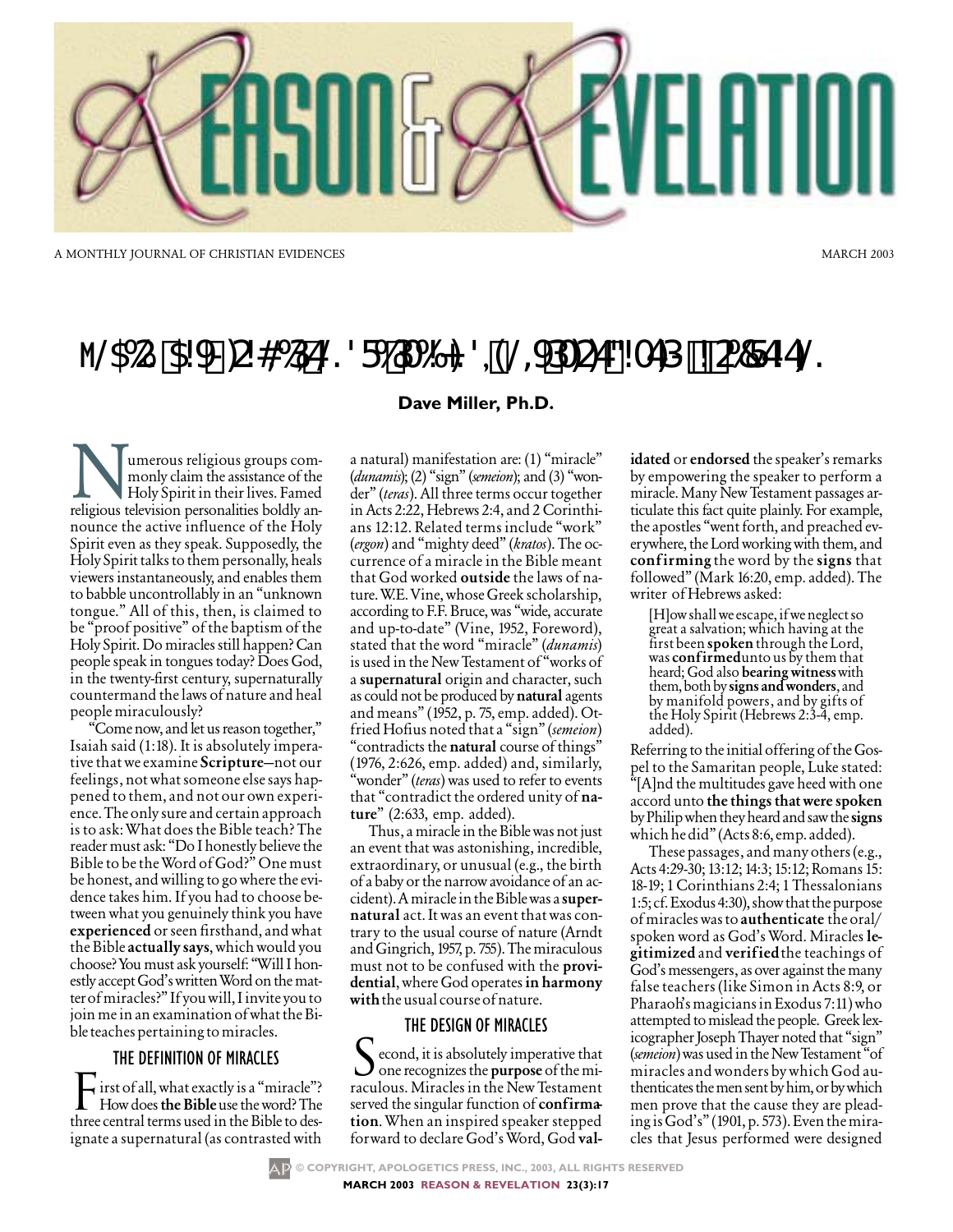# **CONTENTS**

## **ARTICLES**

*Modern-Day Miracles, Tongue-Speaking, and Holy Spirit Baptism: A Refutation* Dave Miller*. . . . . . . . . . . . . . . . . . . .* 17

#### **DEPARTMENTS**

Speaking Schedules . . . . . . . . . . . . . 21 Note from the Editor

*Welcome to the New A.P. Web Site* Bert Thompson. . . . . . . . . . . . . . . . 24

## **RESOURCES**

*Anti-Supernaturalism and Biblical Miracles* Bert Thompson. . . . . . . . . . . . . . . 9-R

**Reason & Revelation** is published monthly by Apologetics Press, Inc., a non-profit, taxexempt work dedicated to the defense of New Testament Christianity. Copyright © 2003. All rights reserved.

#### **Editor:**

Bert Thompson, Ph.D.\* (\*Microbiology, Texas A&M University)

#### **Associate Editor:**

Brad Harrub, Ph.D.\* (\*Neurobiology, University of Tennessee)

#### **Annual Subscription Rates:**

\$10.00 Domestic

\$ 7.50 Domestic Bulk (5+ to same address) \$16.00 Canada & Overseas Airmail

#### **Mailing Address:**

Apologetics Press, Inc. 230 Landmark Drive Montgomery, AL 36117-2752

#### **General inquiries, changes of address, or international callers:**

| Phone: | $(334)$ 272-8558 |
|--------|------------------|
| Fax:   | $(334)$ 270-2002 |

#### **Orders:**

| Phone: | $(800)$ 234-8558 |
|--------|------------------|
| Fax:   | $(800)$ 234-2882 |

**On-line** Web store/catalog, subscription order/renewal form, current issues, archives, and other information (all orders processed on a secure server):

| URL:    | www.ApologeticsPress.org  |
|---------|---------------------------|
| E-mail: | mail@ApologeticsPress.org |

## **Discovery—Scripture & Science for Kids**

is a sister publication for children. For more information, please contact our offices or visit the *Discovery* Web site at:

| URL: | www.DiscoveryMagazine.com |
|------|---------------------------|
|------|---------------------------|

to back up His claim (i.e., spoken words) to be deity (John 3:2; 14:10-11)—a pattern that is repeated in the New Testament many times over (e.g., John 2:23; 5:36; 6:14; 7:31; 10:37-38,41-42; 20:30-31; Acts 2:22). In other words, Jesus performed signs and miracles to prove His divine identity and thereby authenticate His message. His message, in turn, generated faith in those who chose to believe His teachings (cf. Romans 10:17). Here is the consistent sequence presented in Scripture:  $signs \rightarrow Word \rightarrow faith. (1) Signals$ confirmed the Word;  $(2)$  the Word was presented to hearers; and (3) faith was created (by the Word) in those who received it.

An excellent demonstration of this process was provided by Luke in his report of the conversion of the Roman proconsul, Sergius Paulus. Elymas the sorcerer tried to thwart Paul's effort to teach Sergius the Gospel. So Paul performed a miracle and struck Elymas blind. Luke next recorded: "Then the proconsul, when he saw what was done, believed, being astonished at the teaching of the Lord" (Acts 13:12, emp. added). One might well expect the text to have said that Sergius was astonished at the miracle that Paul performed. But Luke was careful to report the situation with precision. The miracle that Paul performed captured Sergius' attention, causing him to recognize the divine origin of Paul's Gospel message. The Gospel message, in turn, generated faith in the proconsul—in harmony with Paul's later affirmation to Christians in Rome that faith comes by hearing the Word of God (Romans 10:17). Over and overagainintheNewTestament,aclosecorrelation is seen between the performance of miracles and the preaching of the Word of God(cf.Mark6:12-13;Luke9:2,6).

But some maintain that there are other reasons for instances of divine healing and tongue-speaking. Tongue-speaking is said to be a sign that the tongue-speaker is superspiritual. Others say that miraculous healing serves the purpose of making the believer well—a simple act of mercy to relieve his pain and suffering. They say God does not want us to suffer, and so He will heal us just to ease our pain in this life because we are His children.

Regarding the first claim, Paul insisted that the person who possessed the ability to speak in tongues was not spiritually superior to the one who had no such ability (1Corinthians14:6,9,12,19). Tongue-speaking was simply one miraculous capability among many bestowed by God without regard to a member's spiritual status, let alone his spiritual superiority over another member(1Corinthians12:7-11,28-30).

Regarding the second claim, certainly, the compassion of God was evident when people received miraculous healing in New Testament times. And, surely, relief from suffering would have been a side effect of being healed. But the Bible teaches that relieving suffering was not the purpose of miracles. Such a purpose would contradict —even thwart—the divine intent of this created Earth as a place where hardship exists to prepare us for eternity (see Warren, 1972). Death and sin entered the world due to human choice. God allows the circumstances caused by human decisions to take their course. He does not interfere with the natural order of things to show partiality to some over others. The Christian is subject to the same diseases, tragedies, and physical death that befall non-Christians: "...for dust thou art, and unto dust shalt thou return" (Genesis 3:19). Christians can expect allsortsofhardship andsuffering(e.g.,1 Corinthians 10:13;2 Timothy 3:12; 1 Peter 4:12-17).Commentingonthepurposeof miracles,J.W.McGarveywrote:

[T]o say that they were wrought for the single purpose of showing divine compassion toward the sick, and those oppressed by the devil, would be to ignore a purpose which is easily discerned, which is openly avowed by Christhimself,andwhichisofmuch greaterimportance(1910,p.354).

That purpose was "to support his proclamation…a necessary proof of the claim of Jesus"(pp.355-356).

If God's intention was to exempt individual Christians from sickness and disease, He certainly has fallen down on the job, since the vast majority of Christians throughout the last 2,000 years have experienced the exact same afflictions suffered by unbelievers. If miracles in the first century had as their object the improvement of the health of the recipient, then Jesus and the apostles were dismal failures, because they left untouched a lot of sick folk! Jesus healed a minority of the sick people of Palestine, and healed none outside of that tiny geographical region (an exception being the Canaanite woman's daughter). In fact, one would be forced to conclude thatGod'scompassiondidnotextendto everybody. But the Bible affirms that God loves the entire world of humanity (John 3:16; Romans 5:8). Hence, miracles did not have as their central purpose to show God's compassion, nor to ease pain and suffering. McGarveynoted:

[U]nlike these modern advocates of "divine healing," the apostles were nev-<br>er known to go about exhorting peo-<br>ple to come forward for the healing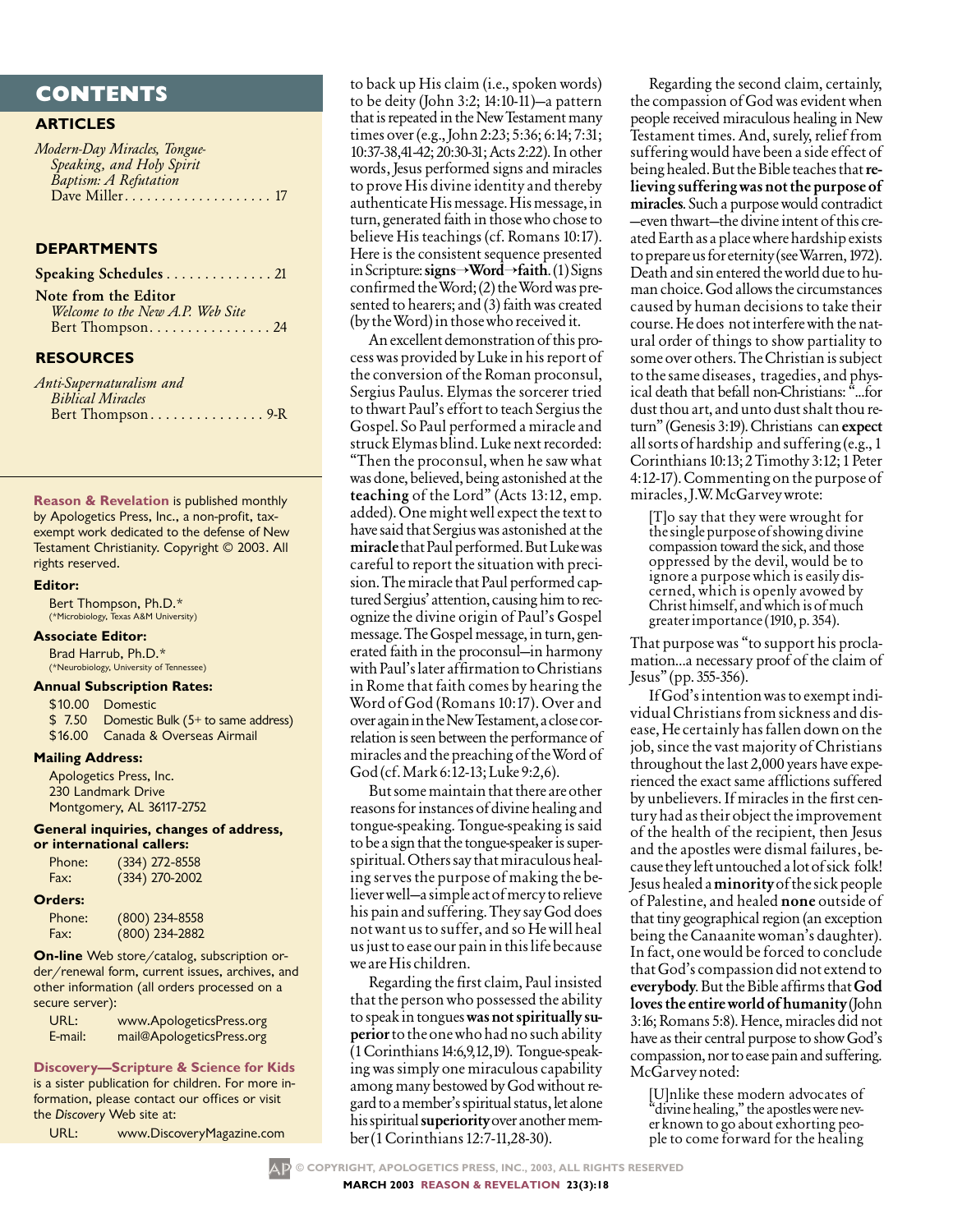of the body. They effected miraculous cures in a few instances, "as a sign to the unbelievers," but they never pro-<br>claimed, either to saints or sinners, that the healing of all diseases was a part of the gospel which they were sent to preach. These so-called faith-cure churches, therefore, and the preachers<br>who officiate in them as "divine healers," or what not, are not modeled af-<br>ter the apostolic type, but are mislead-<br>ing the people by humbuggery (p. 351).

The usual rebuttal to these observations is that the reason some people do not receive a miracle is because "they do not have sufficient faith." But this objection is likewise unscriptural. It is true that some individuals in the New Testament were commended for the faith that they possessed prior to being the recipient of a miracle (e.g., Mark 5:34). It does not automatically follow, however, that faith was a necessary prerequisite to miraculous reception. Many people were not required to have faith. For example, all individuals who were raised from the dead obviously were not in a position to "have faith" (e.g., John 11:44). Nor did those possessed by demons, since they were not in their right mind (e.g., Luke 9: 42; 11:14). The man who was blind from birth actually showed uncertainty regarding the identity of Jesus (John 9:11-12,17,25, 35-36).ThemanwhowashealedbyJesusas he laid beside a pool of water, in fact, did not even know who healed him (John 5:13). On one occasion, Jesus healed a paralytic after observing, not his faith, but the faith of his companions(Mark 2:5). Additional texts indicate that many who received the benefits of miracles were not required to have faith (Luke 13:12; 14:4; Acts 3:1-10).

The opposite was true as well. There were individuals who possessed faith, and yet were not healed of their ailments. Timothy was a faithful and effective servant of the Lord. He had "frequent illnesses" and stomach trouble of such severity as to warrant Paul referring to it by inspiration. But rather than simply healing him, or telling him to "pray for healing," Paul told him to use "alittlewine"asatonic(1Timothy5:23).

Actually, John settled this question for the unbiased inquirer when he wrote that "manyothersignstherefore did Jesus in the presence of the disciples, which are not written in this book: but these are written, that ye may believe that Jesus is the Christ, the Son of God; and that believing ye may have life in His name" (John 20:30-31, emp. added). John said that belief occurs after the miracle—not before, in order to receive a miracle! The New Testament teaches the very opposite of those who claim that miracles occur today. They say a person must have faith **before** he or she can receive a miracle. The New Testament teaches that miracles were performed to authenticate the divine origin of the speaker's message and/ or identity. The message, in turn, generated faith in the hearer (cf. Romans 10:17). Hence, miracles preceded faith.

## THE DURATION OF MIRACLES

hese observations bring us to a third extremely critical realization: once God revealed the entirety of the information that He wished to make available to mankind (later contained in what we call the New Testament), the need for miraculous confirmation of the oral Word came to an end. Now, people can sit down with a New Testament and, with honest and diligent study, conclude that it is God's Word. Since the purpose of miracles has once and forever been achieved, the miracles, themselves, have ceased. I repeat: the Bible teaches that miracles are no longer necessary. Spiritual maturity is now within the grasp of every single individual who chooses to access the means to maturity—the written Word of God.

In 1 Corinthians 13, Paul argued that love is a more excellent attribute than miraculous gifts. After all, miraculous gifts (i.e., prophecy, tongue-speaking, supernatural knowledge, etc.) were going to fail, vanish, cease, and be done away (13:8). These gifts are identified in the text with the expression "in part" (13:9-10). The "in part," or miraculous, would cease when the "perfect" had come. But to what does the "perfect" refer?

The Greek word translated "perfect" is *teleios*. The term does not refer to "perfect" in the sense typically understood by the modern English reader, i.e., to be sinless. Following this faulty notion, some have concluded that the "perfect" refers to Jesus -since He has been the only perfect person. Other interpretations apply "perfect" to heaven (the only perfect place), or Christian maturity and perfect love (the perfect condition or quality). But, in context, Paul was not contrasting qualities or places. He was contrasting quantities, i.e., those things that were incomplete and partial (miraculous gifts) with that which would be total and complete (the fully revealed Word of God). The inaccuracy of these interpretations is seen further in the Greek definition of *teleios*. The word refers to totality, that which is whole, brought to its end, finished, and lacking nothing necessary to completeness(Delling,1972,8:73;ArndtandGingrich,1957,p.816;Thayer,1901,p.618). Used in its neuter form, Paul was referring to a

thing—not a person—something that, when completed or finished, would replace the incomplete or partial, i.e., the miraculous gifts—which had only temporary significance. Commenting on the abolition of the miraculous gifts of prophecy and supernatural knowledge (mentioned in vss. 8 and 9), W.R. Nicoll correctly observed that "these charisms are **partial** in scope, and therefore temporary: the **fragmentary** gives place to the **complete**" (1900, 2:900, emp. added). Kenneth Wuest agreed: "In I Corinthians 13:10, the word means 'complete,' and is contrasted to that which is incomplete" (1943, pp. 117-118). The exegete is forced to conclude that Paul's use of "perfect" referred to the completed revelation or totally revealed New Testament Scriptures. The revelation of God's will was completed in its entirety when the final book of the New Testament, Revelation, was written by John prior to A.D. 100.

Paul offered a useful illustration to clarifyhis point. When the church possessed only small bits and pieces of God's will, as revealed through scattered miraculous gifts and the gradual production, between approximately A.D. 57 and A.D. 95, of the written documents from the inspired writers of the New Testament, it could not achieve full spiritual maturity. It therefore was like a child (13:11). It lacked the necessary elements to reach spiritual adulthood. However, when the totality of God's will, which became the New Testament, had been revealed, the church then had the means available to become "a man" (13:11). Once the churchhadaccesstoallofGod'swritten Word, the means by which the Word was given (i.e., miraculous gifts) would be obsolete, useless, and therefore "put away"  $(13:11)$ . Notice that Paul likened miracles to "childish things" (13:11). In other words, miracles were the spiritual equivalents of pacifiers that were necessary while the church was in a state of infancy. Since we now have access to "all truth" (John 16:13), the use of tongue-speaking and other miraculous enhancements in the church today would be comparable to an adult man or woman who continued to use a pacifier!

Paul then explained his point by comparing the initial necessity of miracles to reveal and confirm God's Word, with the idea of looking through a clouded mirror (see Workman, 1983, p. 8). Once the entire contents of the New Testament had been revealed, the miraculous gifts no longer would be necessary. Having all of God's revealed Word would enable one to be face to

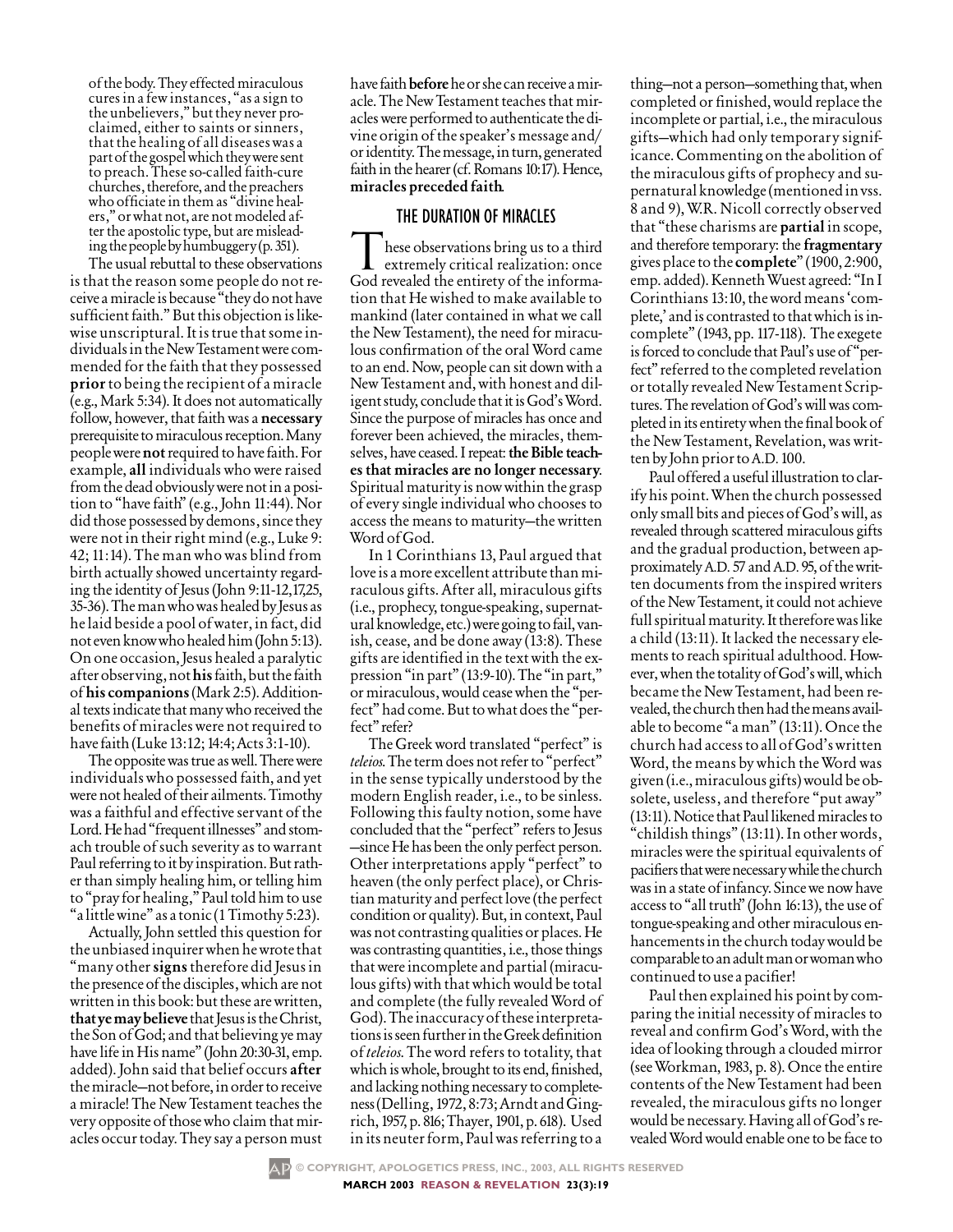face with that Word, rather than "looking through a clouded mirror," i.e., having partial access.Paulwrote(13:11):

Now I know in part [i.e., my knowledge of God's revelation is incomplete and partial due to limited access via the miraculous element—DM], but then [i.e., when all of God's Word is finally revealed—DM] shall I know fully, even asalsoIwasfullyknown[i.e.,Ishallbe made to know or taught thoroughly (which is the figure of speech known as heterosis of the verb in which the intransitive is put for the transitive seeBullinger,1898,p.512)—DM].

Paul made the same point to the Ephesians. Miracles—the "gifts" given by Christ (Ephesians 4:8)—were to last "till the unity of the faith and the knowledge of the Son ofGod"(Ephesians4:13,emp.added).Two significantobservationsemergefromthis latter verse. First, the word translated "till" (Middle English for "until") is *mechri*, and was used as a conjunction to indicate the *terminusadquem*[finishing point] of the miraculous offices (mentioned in vs. 11) bestowed as gifts by Christ. [For treatments of the use of *mechri* in this verse, see Thayer, 1977, p. 408; Arndt and Gingrich, 1957, p.517;MoultonandMilligan,1982,p.407; Blass, et al., 1961, pp. 193-194; Robertson, 1934,pp.974-975;DanaandMantey,1927,p. 281;seealsotheuseoftheterminMark13: 30andGalatians4:19].Nicollobserved:

The statement of the great object of Christ's gifts and the provision made by Him for its fulfillment is now followed by a statement of the time this provision and the consequent service aretolast(1900,3:332,emp.inorig.).

Paul was "[s]pecifying the time up to which this ministry and impartation of gifts are tolast"(Vincent,1890,p.390,emp.added).

Second, the phrase "the unity of the faith and the knowledge of the Son of God" often is misunderstood to refer to the eventual unifying of all believers in Christ. But this conclusion cannot be correct. Both Scripture and common sense dispel such anotion.CompleteunitywithinChristendom will never occur. Those who profess affiliation with Christianity are in a hopeless state of disunity. Catholicism and Protestant denominationalism are fractured into a plethora of factions and splinter groups —literallythousandsofdivisionsanddisagreements. Nor will unity ever be achieved even within churches of Christ. Even firstcentury congregations did not attain completeinternalunity.

In contrast with this interpretation, notice the use of the articles in the phrases: "the faith" and "the knowledge." Contextually, Paul was referring to the system of faithalluded to so often in the New Testament. Jude urged his readers to "contend earnestly for the faith" (Jude 3). Paul referred to himself when he quoted others as saying, "He that once persecuted us now preacheth the faith of which he once made havoc" (Galatians 1:23). Luke reported that "a great company of the priests were obedient to the faith" (Acts 6:7). Elymas the sorcerer sought to "turn aside the proconsul from the faith" (Acts 13:8). The early disciples were exhorted to "continue in the faith" (Acts 14: 22). As a result of Paul's repeat visits to Lycaonia, "the churches were strengthened in the faith" (Acts 16:5).

So "the faith" and "the knowledge" refer to the completed body of information that constitutes the Christian religion. Indeed, eight verses earlier (Ephesians 4:5), Paul already had referred to "the faith" as the summation and totality of Christian doctrine—now situated in the repository of the New Testament. An honest exegete is driven to conclude that once the precepts of New Testament Christianity had been revealed on Earth, the miraculous element no longer was necessary. Miracles lasted until "the faith" was completely revealed. They had served their purpose, in the same way that scaffolding is useful while a building is under construction. However, once construction is complete, the scaffolding is removed and discarded as unnecessary and superfluous paraphernalia.

## THE DISPLAY AND DISPOSITION OF MIRACLES

Fourth, the actual exercise of miracu- $\blacksquare$  lous gifts by Christians is addressed in 1 Corinthians 14. In this context, Paul used the term "gifts" (*charismata,*from*charisma*) in a technical sense (like *pneumatika*) to refer to miraculous abilities, designated by Thayer "extraordinary powers…by the Holy Spirit" (1901, p. 667, emp. added; cf. Arndt and Gingrich, 1957, p. 887). Hans Conzelmann stated that the term indicated that "[t]he operations are supernatural" and of "supernatural potency" (1974, 9: 405, emp. added). [The word is so used in the Pauline corpus in ten of its sixteen occurrences (Romans 1:11; 12:6; 1 Corinthians 1:7; 12:4,9, 28,30,31; 1 Timothy 4:14; 2 Timothy 1:6). The only other occurrence of the word in the New Testament was Peter's comparable use, i.e., to refer to supernatural ability (1 Peter 4:10)—see Moulton, et al., 1978, p. 1005]. Several relevant points occur in regard to the gift of tongue-speaking that help one to understand both the temporary nature of miracles, as well as their **irrelevance** to a contemporary pursuit and practice of New Testament Christianity.

#### Tongue-Speaking

First, the term "unknown" (in regard to tongues) is italicized in the KJV because it does not appear in the original Greek text (14:2,4,13,14,19,27). By inserting this word into their translation, the translators were attempting to aid the English reader. They undoubtedly were hoping to convey the idea that the languages to which Paul referred were **unknown** to the speaker, i.e., the speaker had no prior training by which to learn or know the language. He spoke the language strictly by God's miraculous empowerment. "Unknown" certainly was not intended to convey the thought that the tongues were unknown to all humans and, assuch,werenon-earthlylanguages.

Second, the events reported at the very beginning of the Christian religion (Acts 2) set the precedent for understanding that tongue-speaking entailed no more than the ability to speak a foreign human language (which the speaker had not studied) to peoplefromavarietyofgeographicallocales (e.g.,Parthians,Medes,Arabians—Acts2:9- 11). The unbiased Bible student must concludethatwhatisdescribedinsomedetail in Acts 2 is the same phenomenon alluded to in 1 Corinthians 14. All tongue-speaking in the Bible consisted of known human languages (ideally, known to the very audience being addressed) that were unknown (i.e., unstudied, unlearned) by the one who was speaking the language.

Third, there is simply no such thing as an "ecstatic utterance" in the New Testament. The tongue-speaking of 1 Corinthians14entailedhumanlanguage—notincoherent gibberish. A simple reading of the chapter demonstrates that known human languages are under consideration. For example, Paul paralleled tongue-speaking with the use of the trumpet in warfare. If a bugler sounded meaningless noise, the military would be thrown into confusion. It was imperative for the bugler to blow the propernotes and tones, i.e., meaningful musical "language," so that the army would understand clearly what was being communicated (whether to charge, engage, or retreat). "Sound without sense" fails to achieve the verypurposeoftongue-speaking.Paulstated:

So likewise ye, unless ye utter by the tongue speech easy to be understood, how shall it be known what is spoken? for ye will be speaking into the air. There are, it may be, so many kinds of languages in the world, and no kind is without signification. If then I know notthemeaningofthelanguage,Ishall be to him that speaketh a barbarian, and he that speaketh will be a barbar-<br>ian unto me (1 Corinthians 14:9-11, emp.added).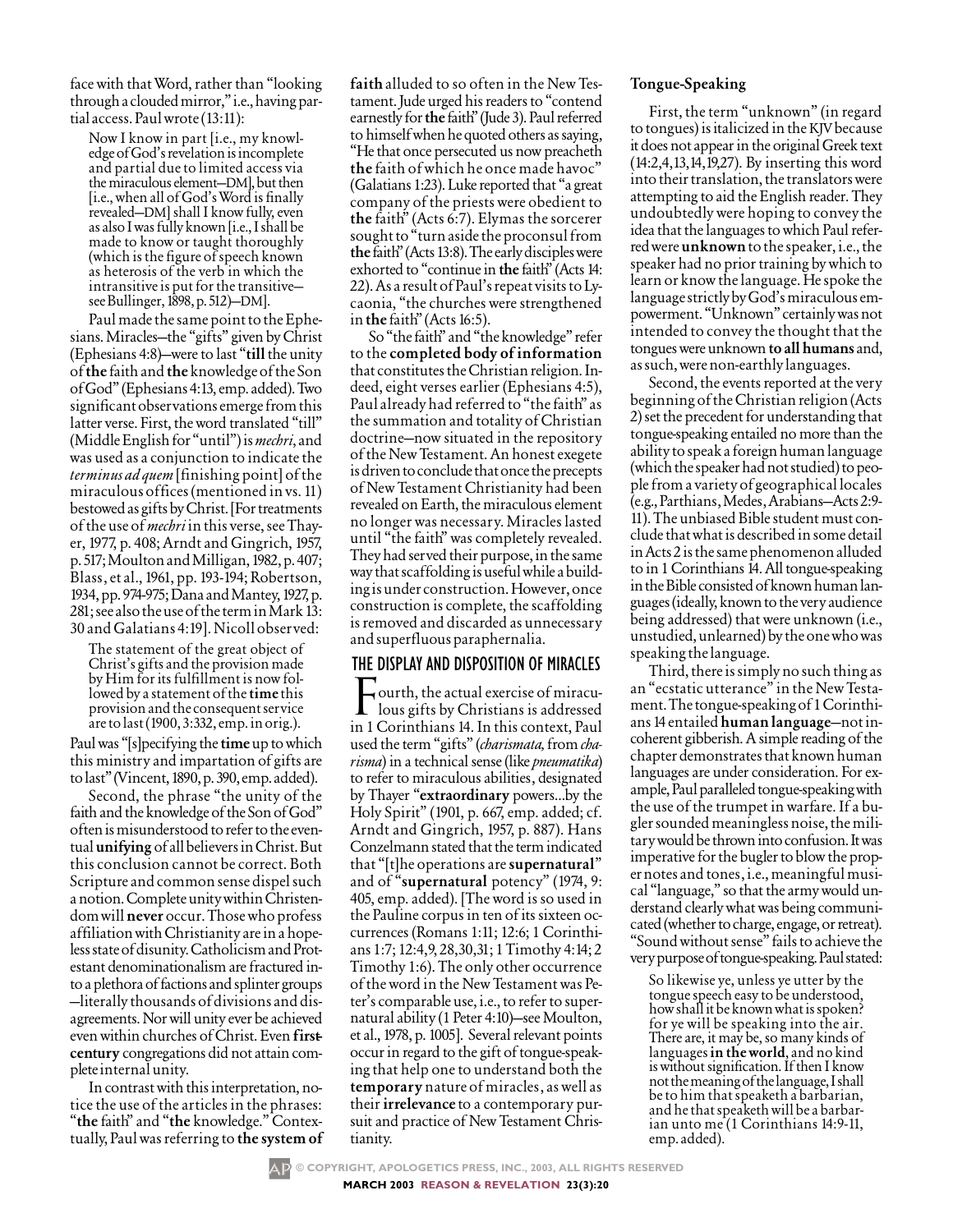Obviously, Paul was referring to human languages—those that exist "in the world." He envisioned a scenario where two individuals, who spoke different languages, are attempting to communicate with each other. If one speaks in Spanish and the other in German, as they attempt to speak to one another, each would be a "foreigner" to the other. Neither would be able to understand what the other was attempting to say. Hence the need for tongue-speaking, i.e., the ability to speak human language unknown to the speaker but known to the recipient. Again, an examination of 1 Corinthians 14 yields the result that no contextual justification exists for drawing the conclusion that the Bible refers to, let alone endorses, the notion of "ecstatic" speech.

Fourth, Paul clearly stated that tonguespeaking was a sign to **un**believers—not to believers (14:22). Tongue-speaking was to be done in their presence, to convince them ofthetruthbeingspoken,i.e.,toconfirm the Word. The tongue-speaking being practiced today is done in the presence of those who **already believe** that tongue-speaking is occurring and, when an unbeliever, who is skeptical of the genuineness of the activity, makes an appearance in such an assembly, the claim often is made that tonguespeaking cannot occur because of the presence of unbelief. Once again, the New Testament teaches the very opposite of those who claim the ability to speak in tongues today.

Fifth, the recipient of a miraculous gift in the New Testament could control himself (14:32). He was not overwhelmed by the Holy Spirit so that he began to babble or flail about. Tongue-speaking today is frequentlypracticedinasettingwheretheindividuals who claim to be exercising the giftarespeakinguncontrollablyatthevery time that others are either doing the same thing or engaging in some other activity. This overlapping activity is in direct violation of three of Paul's commands: (1) that each individual take their turn one at a time; (2) that no more than three tongue-speakers speak per service; and (3) that tonguespeakers remain silent if no interpreter is present(14:27-28).

The claim by many today to be able to speak in tongues is simply out of harmony with New Testament teaching. Anyone can babble, make up sounds, and claim that he orsheisspeakingintongues.Butsuchconduct is no **sign** today. It is precisely the same phenomenon that various pagan religions have practiced throughout the centuries. During New Testament times, however, no one questioned the authenticity of tonguespeaking. Why? The speaker was speaking a known human language that could be understood by those present who knew that language and knew that the speaker did not know that language beforehand. AsMcGarveyobservedaboutActs2:

Not only did the apostles speak in forby the hearers, some understanding



### **Dr. Bert Thompson**

| March 21-23       | Seagoville, TX    | (972) 287-2036     |
|-------------------|-------------------|--------------------|
| March 28-30       | Cornelia, GA      | (706) 754-3075     |
| April 4-6         | Kingsland, TX     | $(915)$ 388-6769   |
| April 11-13       | Seneca, MO        | $(417)$ 776-3077   |
| Dr. Brad Harrub   |                   |                    |
| March 21-23       | Murfreesboro, TN  | $(615) 893 - 6180$ |
| March 27-30       | Hinton, WV        | (304) 466-5720     |
| Dr. Dave Miller   |                   |                    |
| March 28-30       | Elizabethtown, KY | (502) 737-0491     |
| April 4-6         | Canyon Lake, TX   | (830) 899-7077     |
| April 13          | Parkersburg, WV   | (304) 428-0504     |
| <b>Kyle Butt</b>  |                   |                    |
| March 23-26       | Fort Worth, TX    | $(817)$ 246-9193   |
| April 13-17       | Murray, KY        | (270) 753-6429     |
| <b>Eric Lyons</b> |                   |                    |
| March 16-19       | Poughkeepsie, NY  | $(914)$ 452-1555   |
| March 21-23       | Purcellville, VA  | (703) 771-1159     |
|                   |                   |                    |

one and some another, but the fact that this was done by Galileans, who knew only their mother tongue, was the one significant fact that gave to Pe-<br>ter's speech which followed all of its<br>power over the multitude (1910, p. 318).

If and when self-proclaimed tongue-speakers today demonstrate that genuine New Testament gift, their message could be accepted as being from God. But no one today has demonstrated that genuine New Testamentgift.

#### Holy Spirit Baptism

Where, then, does the baptism of the Holy Spirit fit into this discussion? Today's alleged practitioners typically associate the expression "Holy Spirit baptism" with the phenomenon that enables the believer to speak in tongues, heal someone, or work other miracles. In other words, Holy Spirit baptism is simply a generic reference to miraculous empowerment. Anyone who can speak in a tongue or perform any other miraculous action is said to have been baptized intheHolySpirit.Heissaidtobe"Spirit filled." However, it might surprise the reader to learn that the Bible alludes to Holy Spirit baptism in a very narrow, specialized, even technical sense. Just because a person could speak in tongues or work miracles did not necessarily mean he had been baptized in the Holy Spirit.

The very first allusion to Holy Spirit baptismin the New Testament is John's statement: "I indeed baptize you in water unto repentance: but he that cometh after me ...will baptize you in the Holy Spirit" (Matthew 3:11, emp. added). From this statement alone, one might assume that Christians in general would be baptized in the Holy Spirit. But this assumption would be a premature conclusion. John was not addressing a Christian audience. He was speaking to Jews. Nothing in the context allows the reader to distinguish John's intended recipients of the promise of Holy Spirit baptism—whether all humans, all Jews, all Christians, or merely some of those in one or more of these categories. The specific recipients of this promise are clarified in later passages.

Just before His ascension, Jesus told the apostles to wait in Jerusalem until they were "clothed with power from on high" (Luke 24:49). In John chapters 14-16, He made severalspecific promises to the apostles concerning the coming of the Spirit-the "Comforter/Helper" (*parakletos*)—upon them, to empowerthemtodothepeculiarworkof an apostle (i.e., to recall the words Jesus had spoken to them, to speak and write by inspiration, and to launch the Christian re-

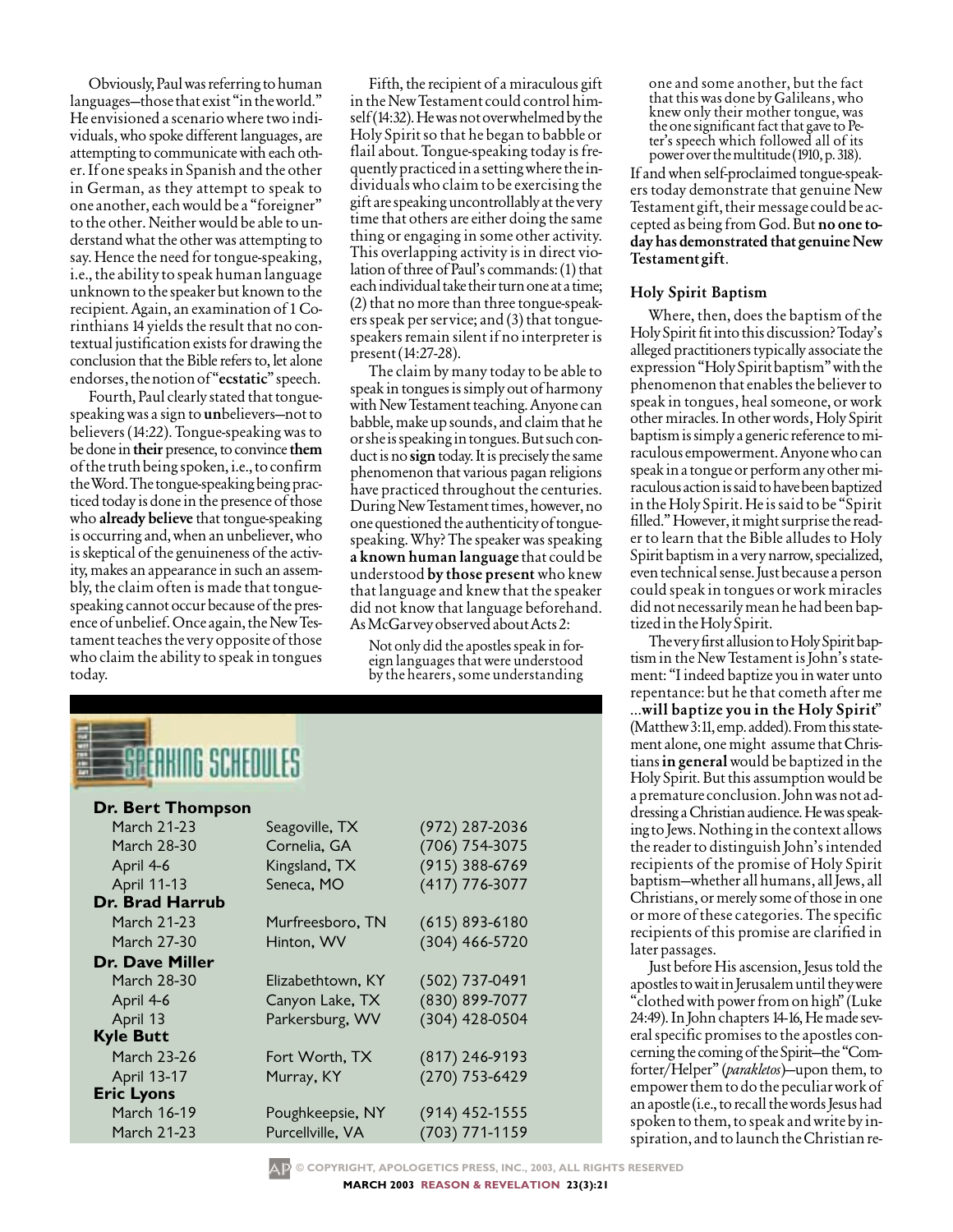ligion). If these verses apply to all Christians, then all Christians ought to have been personally guided "into all truth" (John 16: 13), and thus would have absolutely no need of written Scripture (John 14:26). However, in context, these verses clearly refer to the apostolic office.

Jesus further clarified the application of Holy Spirit baptism when He told the apostles that the earlier statement made in Luke 24:49 applied to them, and, in fact, would come to pass "not many days hence" (Acts 1:4-5). Jesus also stated that the "power" that they would receive would be from the Holy Spirit, which would enable them to witness to the world what they had experienced by being with Christ (Acts 1:8). Notice carefully that on this occasion, Jesus made an explicit reference to the very statement that John had uttered previously in Matthew 3: "For John indeed baptized with water; but **ye** [apostles-DM] shall be baptized in the Holy Spirit not many days hence" (Acts 1:5, emp. added). Jesus explicitly stated that the Holy Spirit baptism He would administer (in keeping with John's prediction) would occur within a few days, and would be confined to the apostles.

All one need do is turn the page to see the promise of Holy Spirit baptism achieve climactic fulfillment in Acts 2 as the Spirit was poured out only upon the apostles. The antecedent of "they" in Acts 2:4 is "the apostles" in Acts 1:26. The apostles were the ones who spoke in tongues and taught the people. They were the recipients of the baptism of the Holy Spirit, as is evident from the following contextual indicators: (1) "are not all these that speak Galileans?" (2: 7); (2) "Peter, standing up with the eleven"  $(2:14)$ ;  $(3)$  "they...said unto Peter and the rest of the apostles"  $(2:37)$ ;  $(4)$  Peter quoted Joel 2:28-32, and applied it to that occasion as proof that the apostles were not intoxicated; and (5) the text even states explicitly that the signs and wonders were "done" through the apostles"  $(2:43)$ . This pattern continues in the book of Acts: "And by the hands of the apostles were many signs and wonders wrought among the people" (5:12); "the Lord, who bare witness unto the word of his grace, granting signs and wonders to be done by their hands" (14:3); "what signs and wonders God had wrought...through them"  $(15:12)$ .

The next direct reference to Holy Spirit baptism consisted of Peter describing the experience of the Gentiles in Acts 10. Referring to their empowerment to speak in tongues, Peter explicitly identified it as being comparable to the experience of the apostles in Acts 2. Note his explanation:

And as I began to speak, the Holy Spirit fell on them, even as on us [apostles] -DM] at the beginning. And I remembered the word of the Lord, how he said, John indeed baptized with water; but ye shall be baptized in the Holy Spirit. If then God gave unto them the like gift as he did also unto us [apostles-DM]...(Acts 11:15-17, emp. added).

Peter unmistakably linked the baptism of the Holy Spirit predicted by John in Matthew 3:11, and applied by Jesus to the apostles in Acts 1:5, with the unique and exclusive bestowal of the same on the first Gentile candidates of salvation. If the baptism of the Holy Spirit had occurred between Acts 2 and Acts 10, why did Peter compare the Gentiles' experience with the experience of the apostles-rather than comparing it with many other Christians who allegedly would have received it at some point during the intervening years? The answer lies in the fact that the baptism of the Holy Spirit did not occur during those intervening years. Baptism of the Holy Spirit was a unique and infrequent occurrence that came directly from Deity.

This understanding harmonizes with additional facts. The great prophecy of the Old Testament, which made special reference to the coming New Testament era as the dispensation of the Spirit, incorporated a most noteworthy expression. God had declared: "I will pour out my Spirit upon all flesh" (Joel 2:28, emp. added). Peter repeated it on the day of Pentecost (Acts 2:17). "All flesh" was a technical expression used by the Jewish writers of the Bible, who frequently divided humanity into only two racial groupings, i.e., Jew and non-Jew (Gentile). The reader is urged to study carefully Isaiah 40:5 (cf. Luke 3:6) and Isaiah 66:23 as well as Paul's use of "we" vs. "they" and "both," "all," "none," and "no flesh" (Ro-<br>mans 3:9-20). "No flesh" and "all flesh" were technical allusions to the two categories of human flesh, i.e., Jew and non-Jew.

Observe, then, that the very first recipients of Holy Spirit baptism were the Jewish apostles on the day of Pentecost in Acts 2. The second recipients of Holy Spirit baptism were Gentiles who were members of the household of Cornelius (Acts 10). The occurrence of that event convinced Jewish Christians that Gentiles were fit prospects for the reception of the Gospel, and thus were valid candidates for entrance into the kingdom (Acts 10:34-35,45; 11:18). Thus, Joel's remark, that God would pour out His Spirit on "all flesh," applied to the outpouring on Jews in Acts 2 and Gentiles in Acts 10. The only other conceivable occurrence of Holy Spirit baptism would have been Paul, who would have received direct

miraculous ability from God as well. His reception obviously was unique because (1) he was not an apostle when the Twelve received the Spirit, and (2) he was "one born out of due time" (1 Corinthians 15:8). Holy Spirit baptism, then, filled two unique and exclusive purposes: (1) to prepare the apostles for their apostolic (not Christian) roles, and (2) to provide divine demonstration that Gentiles could become Christians.

#### Laying on of Hands

If Acts 2 and 10 are the only instances of Holy Spirit baptism in the New Testament, how, then, do we account for the fact that numerous others in the New Testament performed miracles or were able to speak in tongues? If they, too, were not recipients of Holy Spirit baptism, how did they receive the ability to do what they did? The New Testament dictates only one other way that one could obtain a miraculous capability: through the laying on of the apostles' hands. Only the apostles possessed the ability to transfer miraculous capabilities to others-a phenomenon that was described succinctly by Luke:

Then laid they their hands on them, and they received the Holy Spirit. Now when Simon saw that **through the lay**ing on of the apostles' hands the Holy Spirit was given, he offered them<br>money, saying, "Give me also this power, that on whomsoever I lay hands, he may receive the Holy Spirit." But Peter said unto him, "Thy silver perish with thee, because thou hast thought to obtain the gift of God with money. Thou hast neither part nor lot in this matter" (Acts 8:17-21, emp. added).

This description establishes two important facts:  $(\overline{1})$  only the apostles were able to impart to others the ability to perform miracles; and (2) those other than the apostles who could perform miracles received their ability indirectly through the apostles-not directly from God via Holy Spirit baptism.

This fascinating feature of the miraculous in the first century makes it possible to understand how other individuals received their supernatural powers. For example, Philip possessed the ability to perform miracles (Acts 8:6,13). Since he was not an apostle, and since he did not receive direct ability from God via baptism of the Holy Spirit, where, then, did he derive his ability? Philip previously had received the laying on of the apostles' hands (Acts 6:5-6). Likewise, the first Christians in Ephesus were enabled to speak in tongues—when the apostle Paul laid his hands on them (Acts 19:6). Even Timothy received his gift from the laying on of Paul's hands (2 Timothy  $1:6$ ).

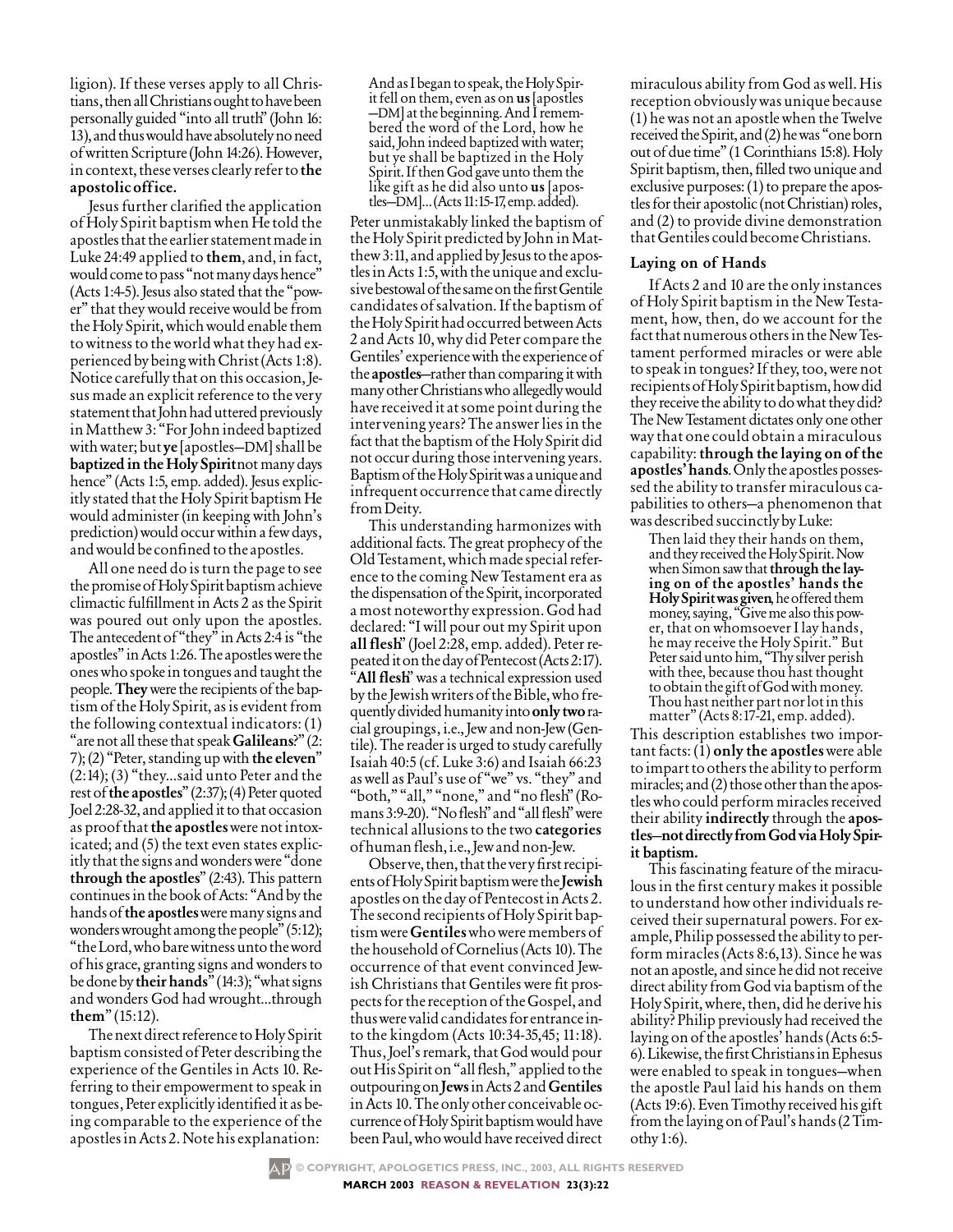Some have challenged the exclusivity of the role of the apostles in their unique ability to impart the miraculous element by drawing attention to the admonition given by Paul to Timothy: "Neglect not the gift that is in thee, which was given thee by prophecy, with the laying on of the hands ofthepresbytery"(1Timothy4:14,emp. added). How does one explain the fact that Paul stated that Timothy's gift had come through the presbytery (i.e., the eldership) as well? Once again, the grammar of the text provides the definitive answer. In 2 Timothy 1:6, where Paul claimed sole credit for imparting the gift to Timothy, he employed the Greek preposition *dia* with the genitive, which means "through" or "by means of" (Machen, 1923, p. 41; Dana and Mantey, 1927, p. 101). However, in 1 Timothy 4:14, where Paul included the eldership in the action of impartation, he employed a completely different Greek preposition *meta*. The root meaning of *meta* is "in the midst of" (Dana and Mantey, p. 107). It refers to the attendant circumstances of an event that takes place—the accompanying phenomena(ArndtandGingrich,1957,pp. 510-511). It means "in association with" or "accompanied by" (Moule, 1959, p. 61; Thayer, 1901, p. 404; cf. Robertson, 1934, p. 611). In other words, Paul—as an apostle—imparted the miraculous gift to Timothy. It came from God through Paul. However, on that occasion, the local eldership of the church was present and participated with Paul in the event, lending their simultaneous support and accompanying commendation. After examining the grammatical data on the matter, Nicoll concluded: "[I]t was the imposition of hands by St. Paul that was the instrument used by God in the communication of the*charisma* to Timothy" (1900,4:127;cf.Jamieson,etal.,n.d.,2:414; Williams 1960, p. 956). Consequently, 1 Timothy 4:14 offers no proof that miraculous capability could be received through other means in addition to apostolic impositionofhandsand/orthetwoclearinstances of Holy Spirit baptism.

## CONCLUSION

n light of the biblical data set forth in  $\blacktriangle$  this study, certain conclusions become quite evident. Since there are no apostles living today, and since Holy Spirit baptism was unique to the apostles (Acts 2) and the first Gentile converts (Acts 10), there is no Holy Spirit baptism today, there is no miraculous healing today, and there can be no tongue-speaking. The miraculous element in the Christian religion was terminated byGod near the close of the first century. Once the last apostle died, the means by which miraculous capabilities were made available was dissolved. With the completion of God's revelation to humanity (now available in the Bible), people living today have all that is needed to be complete and to enjoy the fullness of Christian existence (2Timothy3:16-17;2Peter1:3).

The alleged miracles and tongue-speakingof today simply do not measure up to the Bible's description of the miraculous. They are unverifiable, ambiguous, and counterfeit. Today's "divine healing" consists of vague, unseen, non-quantifiable aches and painslikearthritis,headaches,andthelike. In the New Testament, however, people were raised from the dead—even days after death (e.g., John 11:17). Severed body parts were restored instantaneously (e.g., Luke 22:50- 51). People who had been **born blind** had their sight restored (e.g., John 9:1). Those lame from birth were empowered to walk (Acts 3:2). First-century miracles were not limited only to certain ailments and psychosomatic illnesses that could be cured through natural means, or by "mental adjustments" on the part of the infirm. Jesus healed "all kinds of sickness and all kinds of disease" (Matthew 4:23, emp. added). No disease or sickness was exempt in the NewTestament(cf.Acts28:8-9).Whereare these types of occurrences today? When has anyone restored a severed limb lost in an accident? When has a self-proclaimed "faithhealer" raised anyone from the dead? Where are the miracle workers who are healing the blind, the crippled, and those whose infirmities have been documented as having existed for many years (John 5:3,5)? Where are the televangelists who will go into children'shospitals and rectify birth defects, cancer, and childhood diseases? Where are themodern-daymiracleworkerswhohave ingested poison or been bitten by a venomous snake—yet remained unharmed (Mark 16:18; Acts 28:3-5)? An honest searcher for the truth is inevitably forced to conclude that the miraculous age has passed.

Humanbeingsalwaysarelookingfor something new, exciting, and flashy. They want something that makes them feel religious and secure—without having to face up to personal responsibilities. Hence, there will always be those who will simply disengage their minds, their spiritual sense, and their intention to assess "the words of truth and reason" (Acts 26:25).

Genuine Christianity today consists of simply taking the written Word of God, and studying it carefully in order to learn what God expects of us—no brass band, no circustheatrics,noflashoflight,nodream or vision, no sudden rush attributable to the Holy Spirit. There simply are no short cuts to spirituality.The miraculous is no answer.

#### **REFERENCES**

- Arndt, William and F.W. Gingrich (1957), *A Greek-English Lexicon of the New Testament and Other Early Christian Literature* (Chicago,<br>IL: University of Chicago Press).
- Blass,F.,A.Debrunner,andRobertFunk(1961), *A Greek Grammar of the New Testament and Other Early Christian Literature* (Chicago, IL:<br>University of Chicago Press).
- Bullinger, E.W. (1898), *Figures of Speech Used in the Bible*(Grand Rapids, MI: Baker, 1968 re- print).
- Conzelmann, Hans (1974), "*charismata*," *The- ological Dictionary of the New Testament*, ed. G. Kittel and G. Friedrich (Grand Rapids, MI:Eerdmans).
- Dana, H.E. and Julius Mantey (1927), *A Man- ual Grammar of the Greek New Testament* (To- ronto,Canada:Macmillan).
- Delling,Gerhard(1972),*TheologicalDictionary of the New Testament*, ed. Gerhard Friedrich (GrandRapids,MI:Eerdmans).
- Hofius, Otfried (1976), "Miracle," *The New In- ternational Dictionary of New Testament The- ology,*ed. Colin Brown (Grand Rapids, MI: Zondervan).
- date), A<sup>.</sup>Commentary on the Old and New Tes-<br>taments (Grand Rapids, MI: Zondervan).
- Machen, J. Gresham (1923),*New Testament Greek forBeginners*(Toronto,Canada:Macmillan).
- McGarvey, J.W. (1910), *Biblical Criticism* (Cin- cinnati,OH:Standard).
- Moule, C.F.D. (1959), *An Idiom-Book of New TestamentGreek*(Cambridge,England:Cam- bridgeUniversityPress,1977reprint).
- Moulton, W.F., A.S. Geden, and H.K. Moulton (1978), *A Concordance to the Greek Testament*  $(Edinburgh:T.\&T.Clark)$ , fifth edition.
- Moulton,JamesandGeorgeMilligan(1982re- print),*VocabularyoftheGreekNewTestament Illustrated from the Papyri and Other Non-literarySources* (GrandRapids,MI:Eerdmans).
- Nicoll, W. Robertson, ed. (1900), *The Expositor's Greek Testament*(Grand Rapids, MI: Eerd- mans).
- Robertson, A.T. (1934), *A Grammar of the Greek New Testament in the Light of Historical Re- search* (Nashville,TN:BroadmanPress).
- Thayer,J.H.(1901),*Greek-EnglishLexiconofthe New Testament*(Grand Rapids, MI: Baker, 1977reprint).
- Vincent, M.R. (1890), *Word Studies in the New Testament* (Grand Rapids, MI: Eerdmans,<br>1946 reprint).<br>Vine, W.E. (1952), An Expository Dictionary of
- Vine, W.E. (1952), *An Expository Dictionary of New Testament Words*(Old Tappan, NJ: Re- vell).
- Warren,ThomasB.(1972),*HaveAtheistsProved There Is No God* (Jonesboro, AR: National Christian Press).
- Williams, George (1960), *The Student's Commen- taryontheHolyScriptures*(GrandRapids,MI: Kregel),sixthedition.
- Workman, Gary (1983), "That Which Is Perfect," The Restorer, 3[9]:6-9, September.
- Wuest, Kenneth (1943), *Treasures from the Greek New Testament* (Grand Rapids, MI: Eerd- mans).

[EDITOR'S NOTE: The printed version of this article in this month's issue of *Reason*  $\varphi$  *Reve lation* is the **abbreviated** form of a much more comprehensive study of this topic. The entire document is available on our Web site at: http:// www.ApologeticsPress.org/rr/rr2003/r&r0303b. htm.]